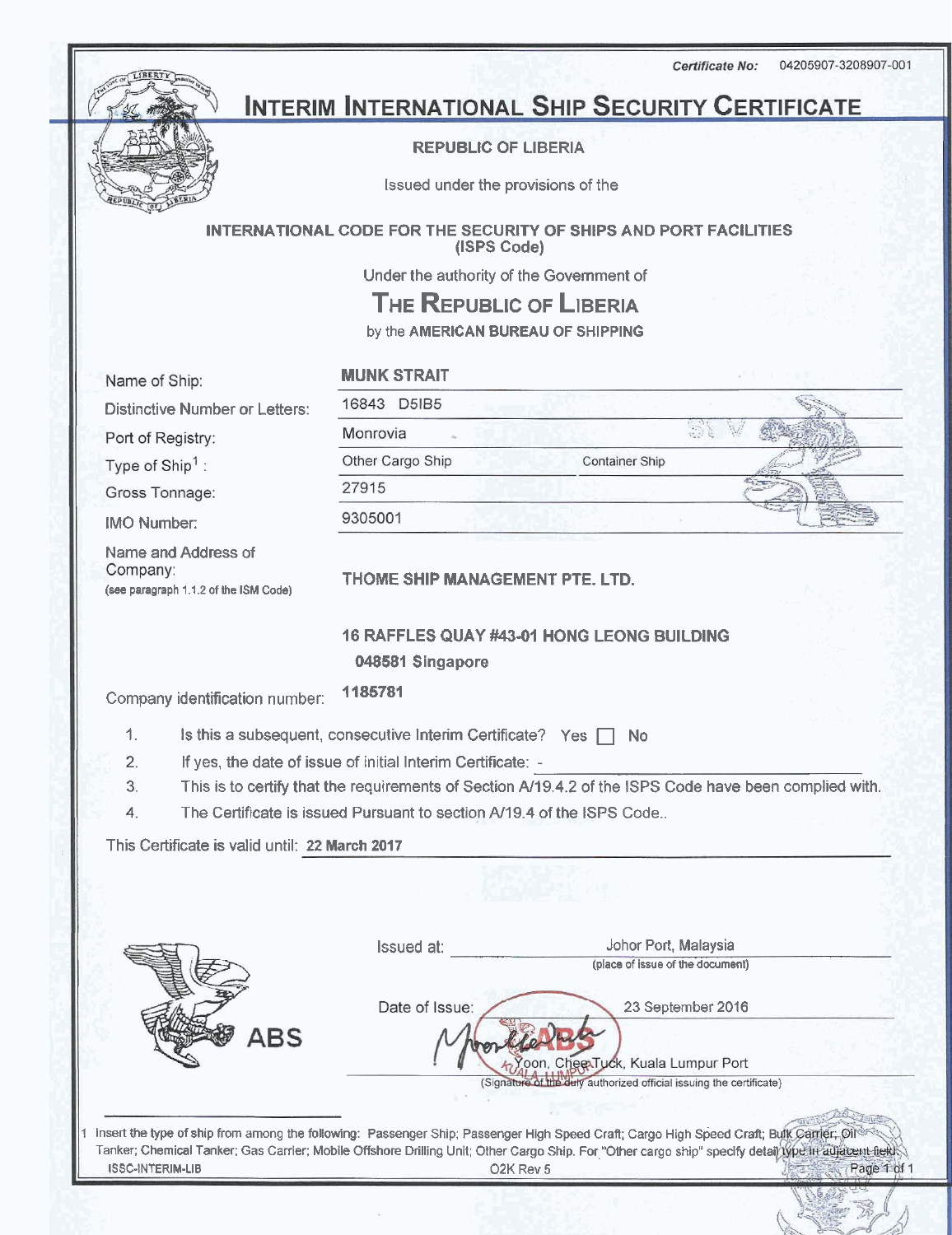

## **AMERICAN BUREAU OF SHIPPING STATUTORY INSPECTION REPORT Preliminary**

|                       | <b>AMERICAN BUREAU OF SHIPPING</b><br><b>STATUTORY INSPECTION REPORT</b> |                 |             |
|-----------------------|--------------------------------------------------------------------------|-----------------|-------------|
| <b>Vessel Name</b>    | <b>MUNK STRAIT</b>                                                       | Class Number    | 04205907    |
| <b>Attending Port</b> | Kuala Lumpur                                                             | Report Number   | KL3208907   |
|                       |                                                                          | Last Visit Date | 23-Sep-2016 |

The ABS audit team gathered objective evidence of compliance through the observation of daily activities, interviews of crew members, and the examination of pertinent records on board the ship. The information was compared to the existing policies and procedure of the company and the requirements of the ISPS Codenull, to determine the levels of compliance obtained. This evidence was documented within the audit team's checklists, notes, examples.and this report. A copy of this report was left with the ship's Master at the conclusion of the verification.

| Report      | <b>Survey Description</b>            |        | <b>Observations</b><br><b>Deficiencies</b><br>Commenced<br>Completed |  |  |  |
|-------------|--------------------------------------|--------|----------------------------------------------------------------------|--|--|--|
| KL3208907-A | ISPS Interim Verification-Part A & B |        |                                                                      |  |  |  |
|             |                                      |        |                                                                      |  |  |  |
|             |                                      |        |                                                                      |  |  |  |
|             |                                      |        | Ingeligens gehalten ergannen.                                        |  |  |  |
|             |                                      | in the |                                                                      |  |  |  |
|             |                                      |        |                                                                      |  |  |  |

| <b>Certificate Description</b>                         | <b>Endorsed</b>                        | <b>Full Term</b>          | Interim/Short Conditional<br>Term |                                                                                                              | <b>Extended</b>                                         | <b>Issued Untill</b><br><b>Extended Until</b>     |
|--------------------------------------------------------|----------------------------------------|---------------------------|-----------------------------------|--------------------------------------------------------------------------------------------------------------|---------------------------------------------------------|---------------------------------------------------|
| ISSC-INTERIM-LIB                                       |                                        |                           |                                   |                                                                                                              | <b>WORKS</b>                                            | Industrial and property are painted               |
|                                                        |                                        |                           | contractor in the contractor      | $-$                                                                                                          | paintings in a man want in                              |                                                   |
| THE TRESPONDED WAS CONTROLLED FOR THE                  |                                        | <b>CONTRACTOR COMPANY</b> | <b>APRILLER</b>                   | <b>Whether</b>                                                                                               |                                                         | <b>CONTINUES OF STREET</b>                        |
|                                                        | the property of provincial conditions. |                           | <b>March</b>                      | ----                                                                                                         | THE R. P. LEWIS CO., LANSING MICH.<br><b>Contractor</b> |                                                   |
|                                                        |                                        |                           |                                   |                                                                                                              |                                                         | <b>WARRANT AT AFT A STA.</b>                      |
| <b>STATISTICS</b> IN A 24 YO FEMALE                    |                                        |                           | <b>CONTINUES IN A 1979</b>        |                                                                                                              |                                                         | <b>CASTING EXPERIENCE TO THEFT COMMUNITY OF A</b> |
| proposition and proposition of the company of the con- |                                        |                           | compliant of academic services    | and the transport of the property of the control of the control of the control of the con-<br><b>CALLAST</b> |                                                         |                                                   |

#### Closing Paragraph

| ✕ | Approved.                                                      |                                                   |
|---|----------------------------------------------------------------|---------------------------------------------------|
|   | Approved, pending submittal of corrective action plan prior to |                                                   |
|   | Approved, pending submittal of corrective action plan prior to | and completion of follow-up verification prior to |

 $\Box$  Not approved. corrective action request issued and follow-up verification required prior to

NOTE: This report evidences that the survey reported herein was carr ec out in compliance with orie or more of the Rules, guides, standards or other cr ter a of the American Bureau of Shipping and is issued solely for the Lse of the Bureau, its committees ats clients or other author zed entities. This Report is a representation only that the vessel, structure, item or material equipment, machinery or any other item covered by this Report has been<br>examined for compliance with, or has met one or more of the Rules, guides, applicability and interpretation of this report is governed by the Rules and standards of American Bureau of Snipping who shall remain the solic judge thereof. Nothing contained in this Report or in any notation made in the contemplation of this Report shall be deemed to relieve any designer builder, owner, manufacturer seller supplier, repalrer, operator or other entity of any warranty express or implied.<br>MARSEC 41 - Preliminary **17 Carry 17 and 17 and 17 and 17 and 17 and 17 and 17 and 17 and 17 and 17 and 17 and 1** MARSEC 41 - Preliminary